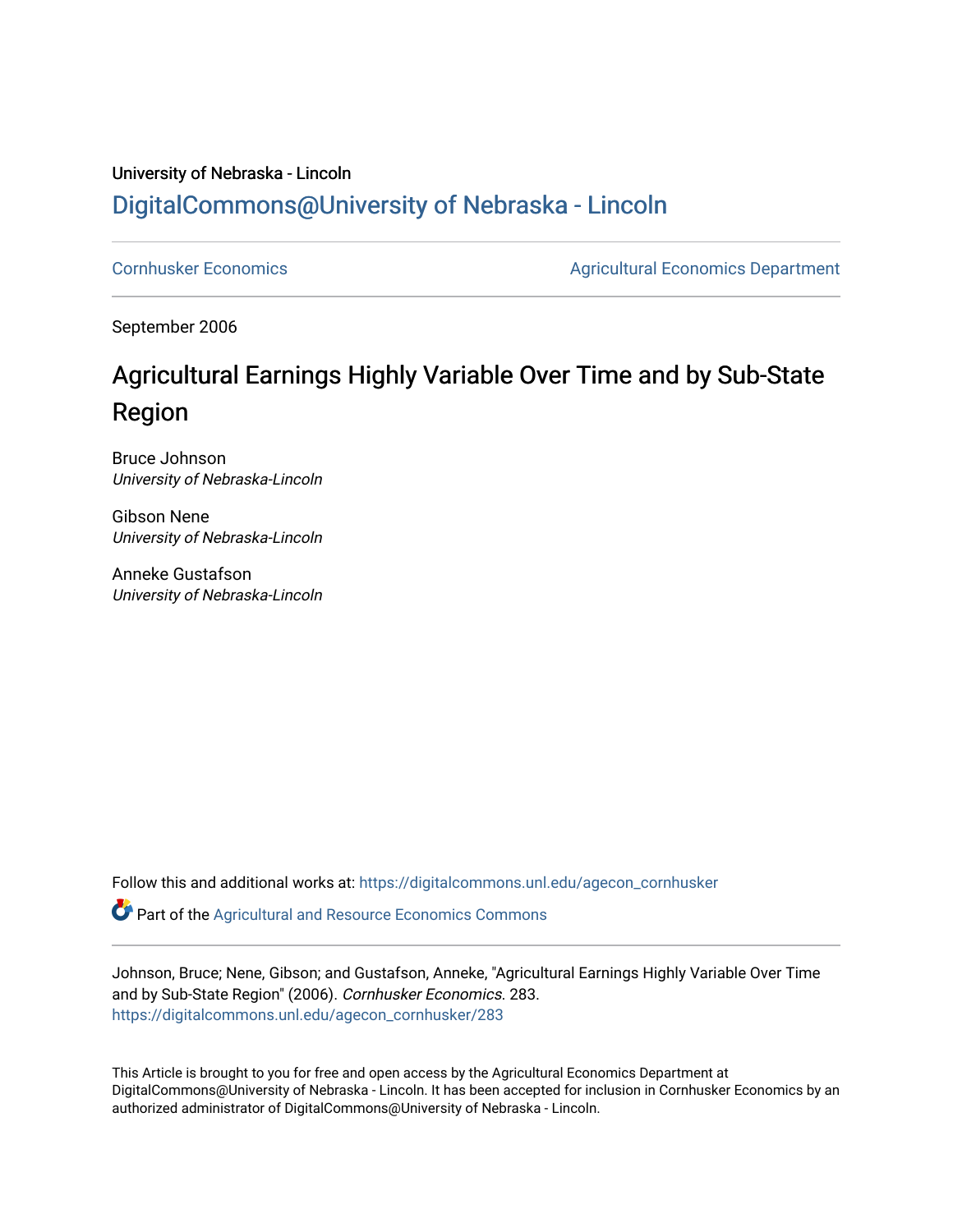# CORNHUSKER ECONOMICS



#### University of Nebraska-Lincoln Extension

Institute of Agriculture & Natural Resources Department of Agricultural Economics http://agecon.unl.edu/pub/cornhusker.htm

#### **Agricultural Earnings Highly Variable Over Time and by Sub-State Region**

| <b>Market Report</b>                                                                     | Yr<br>Ago | 4 Wks<br>Ago | 9/8/06  |
|------------------------------------------------------------------------------------------|-----------|--------------|---------|
| <b>Livestock and Products,</b><br><b>Weekly Average</b>                                  |           |              |         |
| Nebraska Slaughter Steers,<br>35-65% Choice, Live Weight                                 | \$82.36   | \$85.69      | \$90.79 |
| Nebraska Feeder Steers,<br>Med. & Large Frame, 550-600 lb<br>Nebraska Feeder Steers,     | 129.43    |              | 132.66  |
| Med. & Large Frame 750-800 lb<br>Choice Boxed Beef.                                      | 121.55    | 118.23       | 124.02  |
| 600-750 lb. Carcass<br>Western Corn Belt Base Hog Price                                  | 134.89    | 146.70       | 148.06  |
| Carcass, Negotiated<br>Feeder Pigs, National Direct                                      | 64.25     | 69.81        | 69.33   |
| Pork Carcass Cutout, 185 lb. Carcass,                                                    | 49.94     | 49.98        | 52.66   |
| Slaughter Lambs, Ch. & Pr., 90-160 lbs.,                                                 | 72.32     | 73.28        | 74.94   |
| Shorn, Midwest<br>National Carcass Lamb Cutout,                                          | 93.00     | 93.00        | 97.75   |
|                                                                                          | 245.18    | 223.85       | 235.31  |
| Crops,<br><b>Daily Spot Prices</b>                                                       |           |              |         |
| Wheat, No. 1, H.W.                                                                       | $\star$   | 4.09         | 4.28    |
| Corn, No. 2, Yellow                                                                      | 1.64      | 1.97         | 2.00    |
| Soybeans, No. 1, Yellow                                                                  | 5.54      | 4.98         | 4.89    |
| Grain Sorghum, No. 2, Yellow<br>Columbus, cwt                                            | 2.63      | 2.96         | 3.34    |
| Oats, No. 2, Heavy<br>Minneapolis, MN, bu $\ldots \ldots \ldots$                         | 1.71      | 2.04         | 2.12    |
| Hay                                                                                      |           |              |         |
| Alfalfa, Large Square Bales,<br>Good to Premium, RFV 160-185                             |           |              |         |
| Northeast Nebraska, ton<br>Alfalfa, Large Rounds, Good                                   | 117.50    | 135.00       | 135.00  |
| Platte Valley, ton $\ldots \ldots \ldots \ldots \ldots$<br>Grass Hay, Large Rounds, Good | 37.50     | 87.50        | 87.50   |
| Northeast Nebraska, ton                                                                  | 52.50     | 82.50        | 82.50   |
| * No market.                                                                             |           |              |         |

For anyone close to production agriculture it is obvious that income and earnings levels are highly fickle from one year to the next. This can be clearly seen in Nebraska's year-to-year total net farm income levels over the past decade, which have ranged from a low of \$813 million in 2002 to nearly \$3.4 billion in 1996 and again in 2004. But what about variation across the sub-state regions? And what economic impacts might these variations have for these regional economies?

Based on a recent study initiated and funded by the Nebraska Rural Initiative, we have, for the first time been able to regionalize the earnings associated with Nebraska's agricultural sector, and are able to better understand the impact that this sector has on these sub-state economies. We define net earnings as the summation of farm labor earnings, proprietor income and corporate farm income.

In Figure 1 on the next page, Nebraska's counties have been configured into nine sub-state regions that are essentially representative of labor market areas. Regions 1 and 2 are the state's two metropolitan regions and each represents a single labor market area. The other regions each contain from two to six labor market areas and represent the non-metropolitan areas of Nebraska. Each of these non-metropolitan regions includes one or more midsized municipalities.

Using these regions, we estimated the regional allocation of total net annual earnings for the year 2000, which represented one of the lowest years of net earnings for production agriculture at \$1.37 bi., and 2004, which was one of the sector's highest earning years at nearly \$3.37 bi. (Figure 2, next page). Clearly, from this pattern Regions 4, 5 and 8 are the state's major agricultural contributors in both low and high earning years. But even so, each region of the state, including the two metropolitan regions, contributes to the agricultural economy.



Extension is a Division of the Institute of Agriculture and Natural Resources at the University of Nebraska-Lincoln cooperating with the Counties and the U.S. Department of Agriculture.

> University of Nebraska Extension educational programs abide with the non-discrimination policies of the University of Nebraska-Lincoln and the United States Department of Agriculture.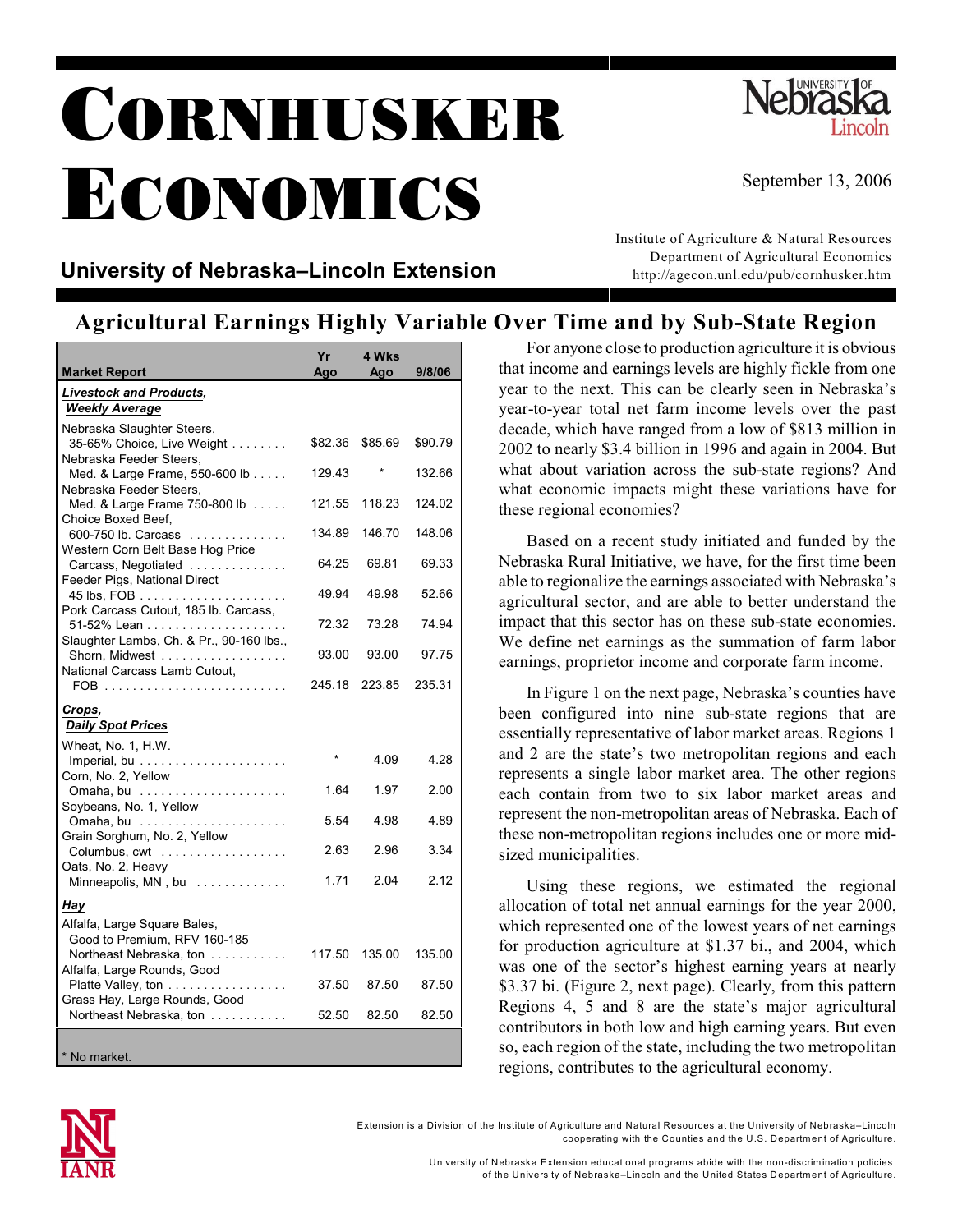

At the regional level the variation in contribution to the regional economy as well as the variation in that contribution from year-to-year can be seen by expressing these earnings in both an earnings per farm unit basis as well as a percentage of total regional personal income (Table 1). Earnings per farm unit range from lows of under \$20,000 in Regions 3 and 9 in 2000, to highs of more than \$98,000 for 2004 in Regions 5 and 8. In short, there are substantial differences in the economic conditions "*down on the farm"* depending on the year and the area of the state. Moreover, when considered as a component of the respective regional economy the economic implications of differences are compounded even more. As one would expect, the metropolitan regions, with their more diverse economies tend to experience only minor direct economic shock from the regional agricultural sector. In contrast, other regional



economies will experience severe economic vibrations from the agricultural sector's earnings performance. For example, Region 6, the Sandhills, saw a shift in the agricultural sector's percentage contribution from less than 8 percent in 2000 to 23 percent in 2004. In other words, the agricultural sector accounted for more than 75 percent of the increase in this region's total personal income from 2000 to 2004. Although not as profound as

 **Figure 2. Estimated Percentage Distribution of Nebraska's Total Farm Labor and Farm Proprietors'/Corporate Farm Income for 2000 and 2004**

this, other regions also demonstrate high dependency upon production agriculture's economic performance. And quite clearly, it is no over-statement that *agriculture is the number one industry* throughout much of Nebraska.